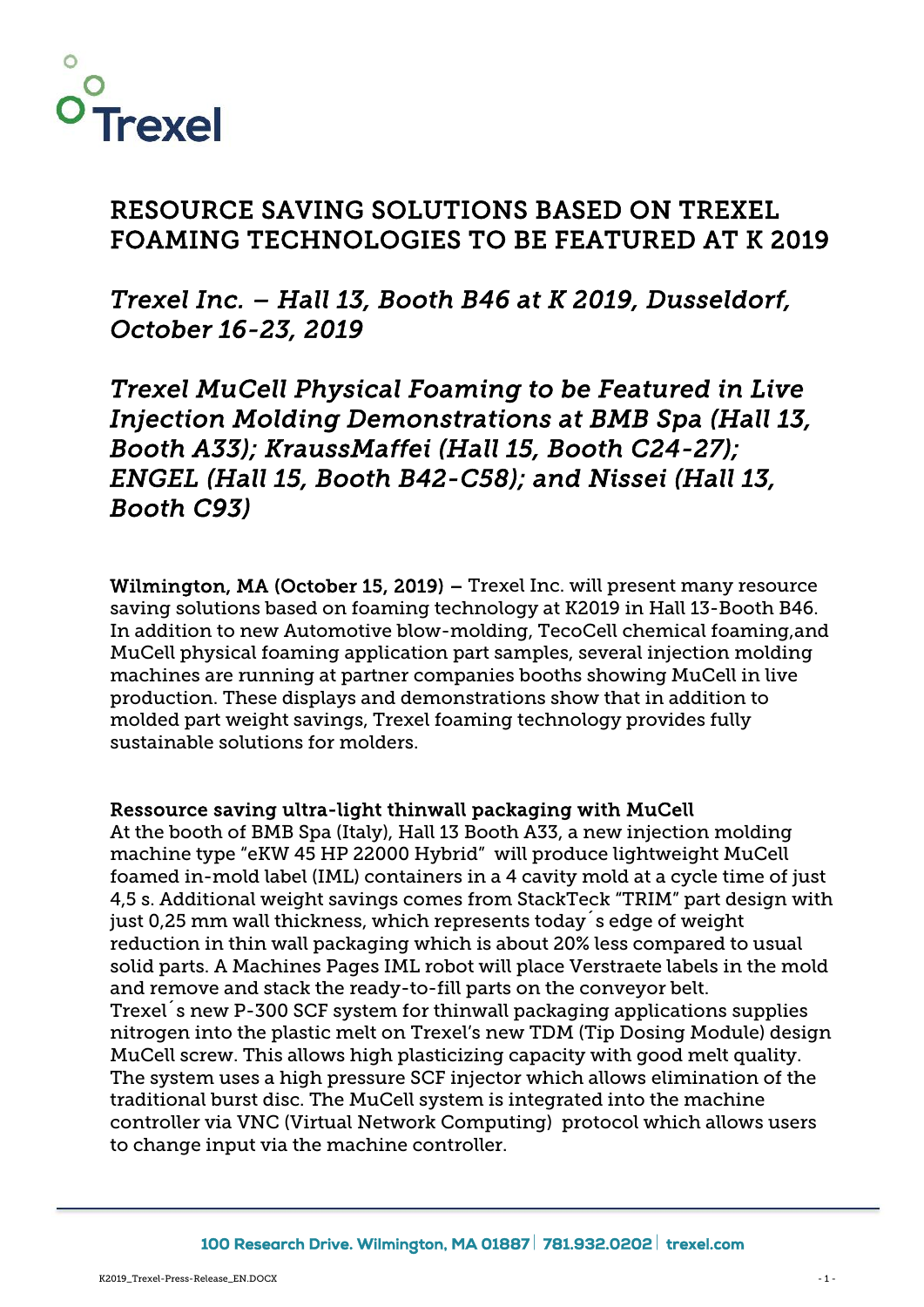

Beside material saving throught weight reduction, the lower injection pressure with MuCell reduces core shift and makes such thin walled parts possible. Also the lower pressure reduces the needed clamping force by 15-20% so production could run on smaller machines reducing energy consumption.

## **Circular economy foamed automotive A-pillar from upcycled PP**

Automotive interior parts need best quality surface appearance at low weight. A perfect example of this is the DecoForm A-pillar which will be produced in a compact production cell at KraussMaffei's booth at K (Hall 15 – booth C24- C27). The pre-cut Alcantara decor is placed into the mold by a robot and has to be stretched or compressed in different areas to avoid folds on the complex 3 dimensional part surface. The inserted textile is back-injected with foamed PP from upcycled bucket material in which talc was added in a compounding process. MuCell saves several percent of weight and also reduces pressure and temperature load on the decor which maintains its high quality appearance; sink and warpage are also reduced. After molding, the decor is edge-folded around the part and cut within the mold. Afterwards a label is attached which contains the complete production history of all steps from molding the bucket to compounding, and final mold process parameters.

The fully electric MuCell machine PX 320-1400 is equipped with Trexel´s/ KraussMaffei´s new TDM plasticizing system using KraussMaffei standard plasticizing components. High plasticizing capacity with good melt quality is the result. The system uses a high pressure diaphragm injector which allows elimination of the traditional burst disc. The new Satellite system T-S00 is fully integrated into KraussMaffei´s MC6 controller, providing easy operation and process control within the IMM controller for a 100% traceability. The satellite system is supplied by an upgraded T-Series MuCell system, enabling this to work as a satellite booster. This easy to upgrade solution is flexible and future proof for customers as they can now order standard MuCell systems and upgrade to satellite use later when necessary. Satellite MuCell systems are ideal to supply multiple MuCell machine installations as they cut investment cost.

### **Green technology IMD foaming solution for high-quality surfaces**

ENGEL is demonstrating the amazing flexibility of a production-ready, roll-toroll in-mold decorating (IMD) injection-molding process in Hall 15, Booth B42- C58. A Victory 1060/300 injection molding machine system produces complex, three-dimensional sample parts with different decor including thermoforming, back injection and in-mould-cutting in a roll-to-roll IMD one step process.

With MuCell low pressure foaming technology it is possible to process structured films maintaining the surface structure. At the K show, ENGEL will be mixing recycled material with ABS/PC in the form of plant scrap shredded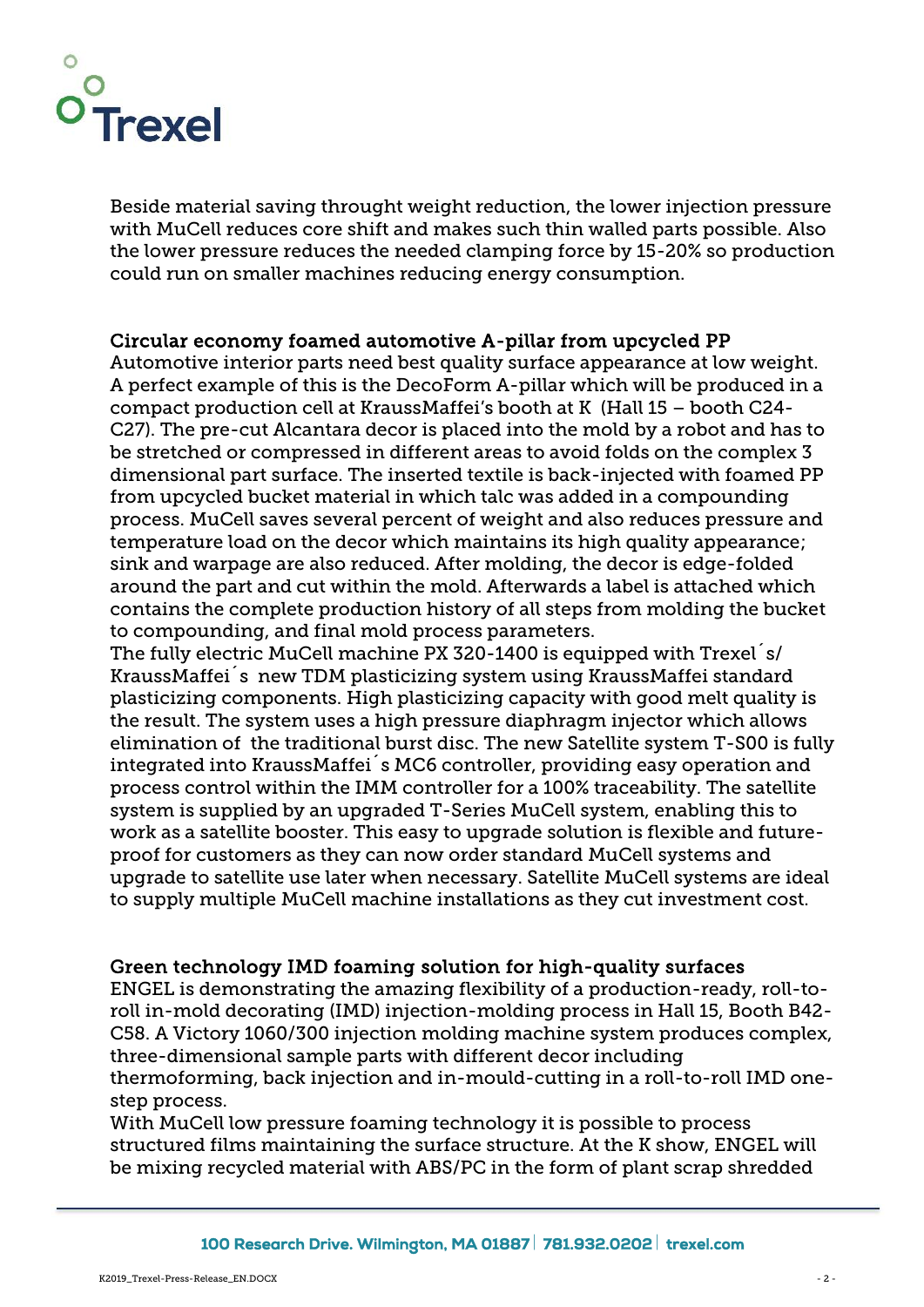

together with the film. The machine is equipped with the new Engel physical foaming screw (PFS) providing robustness and higher output, and a standard T-200 MuCell SCF system with a low dose MDEK option, allowing a very small SCF content. The T-200 SCF system is fully integrated into the CC300 controller, providing easy operation and process control within the IMM controller.

#### **Eco-friendly bio-based materials with a clear view**

In Hall 13,Booth C93, Nissei is producing champagne glass cups from bio based PLA (Polylactic Acid) material. Plant-based eco-friendly materials like PLA are increasingly being used to replace traditional plastics made from oil. In standard PLA molding processes, it is common to have short shots in thin-wall parts since the fluidity of PLA is very poor. Nissei has developed a new technology to mix supercritical carbon dioxide (CO2) into molten PLA to improve the fluidity of the material. It makes injection molding of the world's thinnest level (0.65mm) thin-wall container possible while achieving super high transparency. Nissei is using Trexel´s proven MuCell technlogy equipment with a traditional MuCell screw on this PLA application.. The T- 200J SCF system for Japan meets all regulations and standards for use in Japan.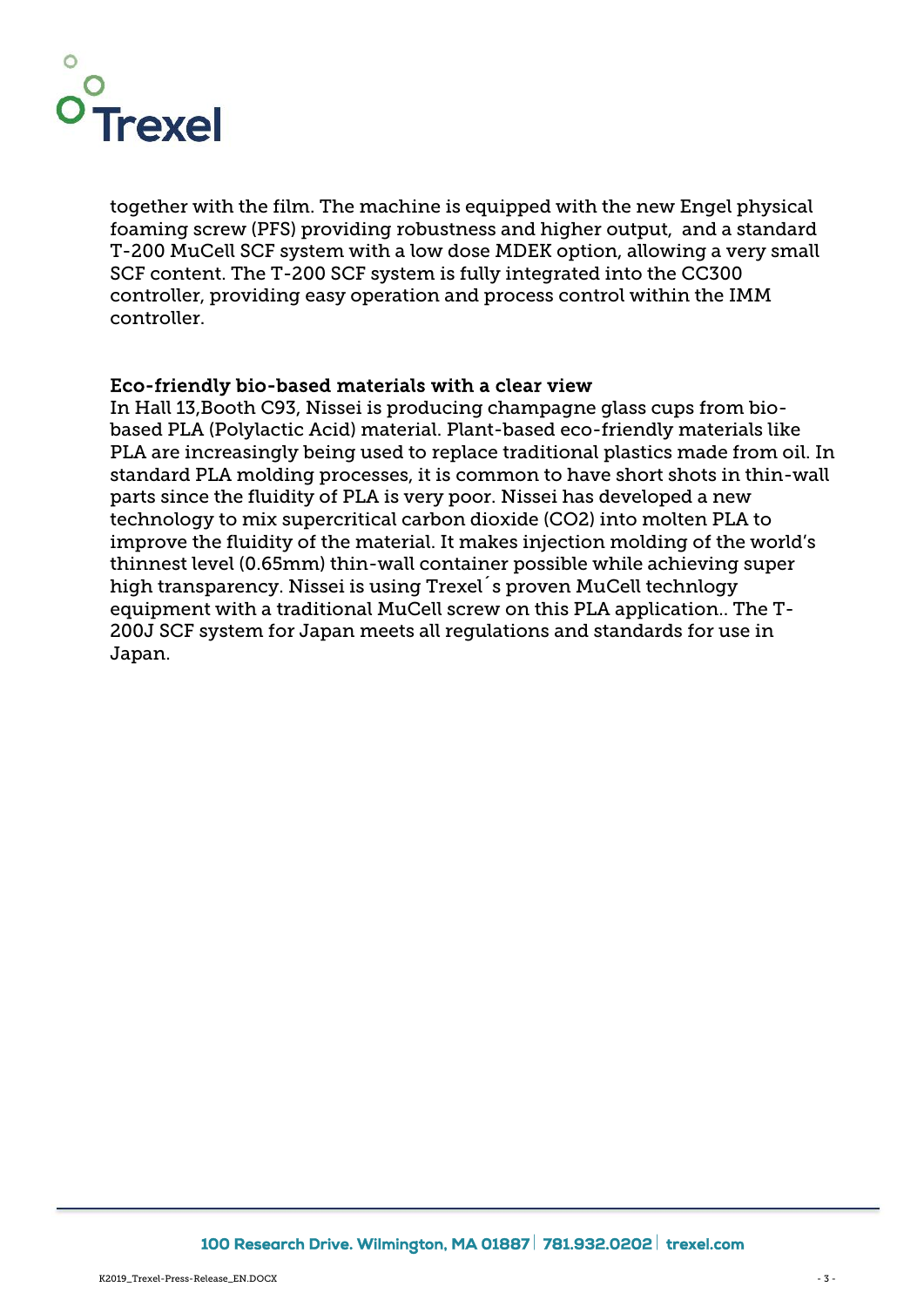

Photos:



Picture : 2019-10\_P-300 packaging system.jpg Enclosure: P-300 SCF dosing unit for thin-walled packaging



Picture: 2019-10\_Trexel\_TDM-Tip-Dosing-Module.jpg Enclosure: MuCell Tip Dosing Module on a standard screw in long barrel



Picture : 2019-10\_BMB\_ IML container\_vaschetta .jpg Enclosure: Ultra-lightweight IML margarine container with TRIM® technology (Picture Source: BMB)



Picture : 2019-10\_KraussMaffei Muster A-Saeule mit Textil.jpg Enclosure: Sustainable premium quality surface for automotive interior A pillar. (Picture Source: KraussMaffei)



Picture : 2019-10\_KraussMaffei PX 320 CellForm.jpg Enclosure: New PX320-1400 CellForm with tip dosing screw and Satellite MuCell system. (Picture Source: KraussMaffei)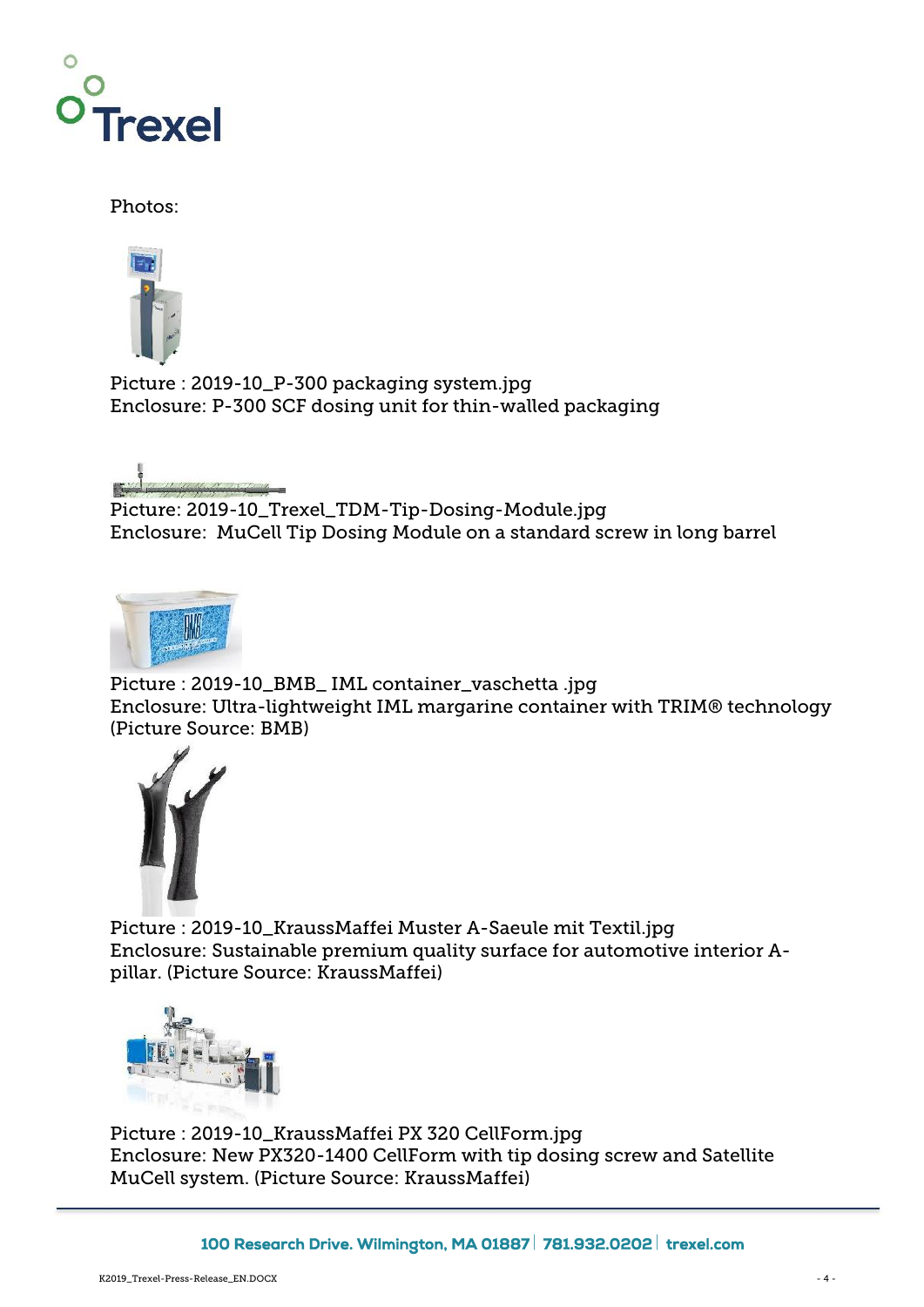



Picture : 2019-10\_T-S00\_MuCell-Satellite ICON.png Enclosure: MuCell Satellite system for easy and cost efficient multiple machine solutions.



Picture : 2019-10\_ENGEL at K 2019 automotive 1.jpg Enclosure: Complex, three-dimensional sample parts with different decor. (Picture Source: Engel)